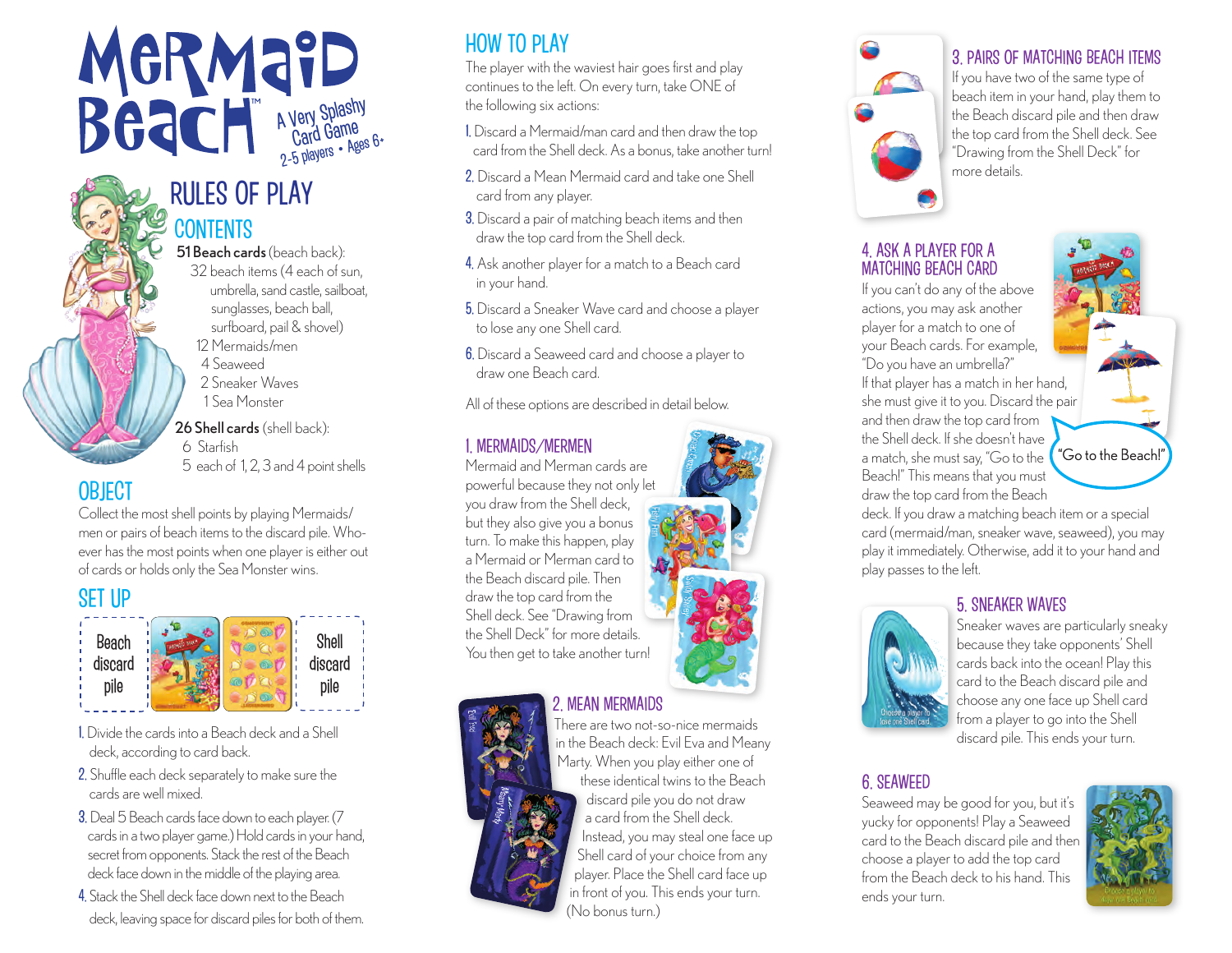## THE SEA MONSTER

Don't get caught holding the Sea Monster at the end of the game because it eats all of your highest numbered Shell cards! If you have the Sea Monster in your hand, try to pass it to another player before the game ends. (See below for details.)

## DRAWING FROM THE SHELL DECK



Any time you discard a Mermaid/man card or a pair of matching beach items, you get to draw the top card from the Shell deck. You may draw one of two types of cards:

#### 1. SHELL CARDS

Shells are worth 1, 2, 3, or 4 points. Place the Shell card **face up** in front of you. Whoever has the most shell points at the end wins.

#### 2. STARFISH

Starfish force all players to pass one Beach card from their hands face down to the player either on the left or right. Read the direction on the card and pass accordingly. Place the Starfish card in the Shell discard pile.

#### PASSING NOTES:

- If you only have one card in your hand, you still must pass it.
- This is a good opportunity to pass a card you don't want. (Hint-Hint: The Sea Monster!)





## ENDING THE GAME AND SCORING

The game may end in one of two ways:

- 1. One player is completely out of Beach cards.
- 2. One player is left holding only the Sea Monster card.

At either point, anyone holding the Sea Monster must reveal it and then discard all of her highest numbered Shell cards. Then each player adds up the values of any remaining face up Shell cards. Whoever has the most points is the winner. In case of a tie, whoever has the most individual Shell cards wins.

*Note: If you discard a Mermaid/man or a pair of beach items as your last card(s), you still get to draw from the Shell deck. If you draw a Starfish, all other players still have one last chance to pass a card to the left/right before the game officially ends.*



#### END GAME SCORING EXAMPLE:

At the end of the game Emily wound up holding the Sea Monster, which means that it "eats" both of her highest numbered (4) Shell cards. She counts up the rest of her shells for a total of 11 points.



## TIPS FOR YOUNGER PLAYERS

When playing with younger players, remove the Mean Mermaid and Sneaker Wave cards from the Beach deck. Also, here's a tip for figuring out the totals at the end of the game: Place each player's Shell cards in a row and then count up the individual shells on the cards.

## A WORD FROM GAMEWRIGHT

They say that the ocean is the inspiration for countless works of great art. Such is the case with *Mermaid Beach*, a game that came about while 8-year-old Emily Ehlers spent an entire year living aboard a sailboat and travelling the world by sea. Emily, along with help from her brothers, Jake and Drew, came up this wildly imaginative card game

that has all elements of a great Gamewright game: fantastic art, whimsical characters, and a set of rules that are easy to learn, yet engaging enough to lure you back for more. No word whether Emily visited a real Mermaid Beach during her trip, but if so, we hopes she returns there someday to teach everyone her game!

Game by Emily Ehlers Illustrations by Brian White



Games for the Infinitely Imaginative® 70 Bridge Street, Newton, MA 02458 Tel:617-924-6006 | e-mail:jester@gamewright.com ww.gamewright.c ©2011 Gamewright, a division of Ceaco **GAMEWRIGHT**<sup>®</sup> All worldwide rights reserved.

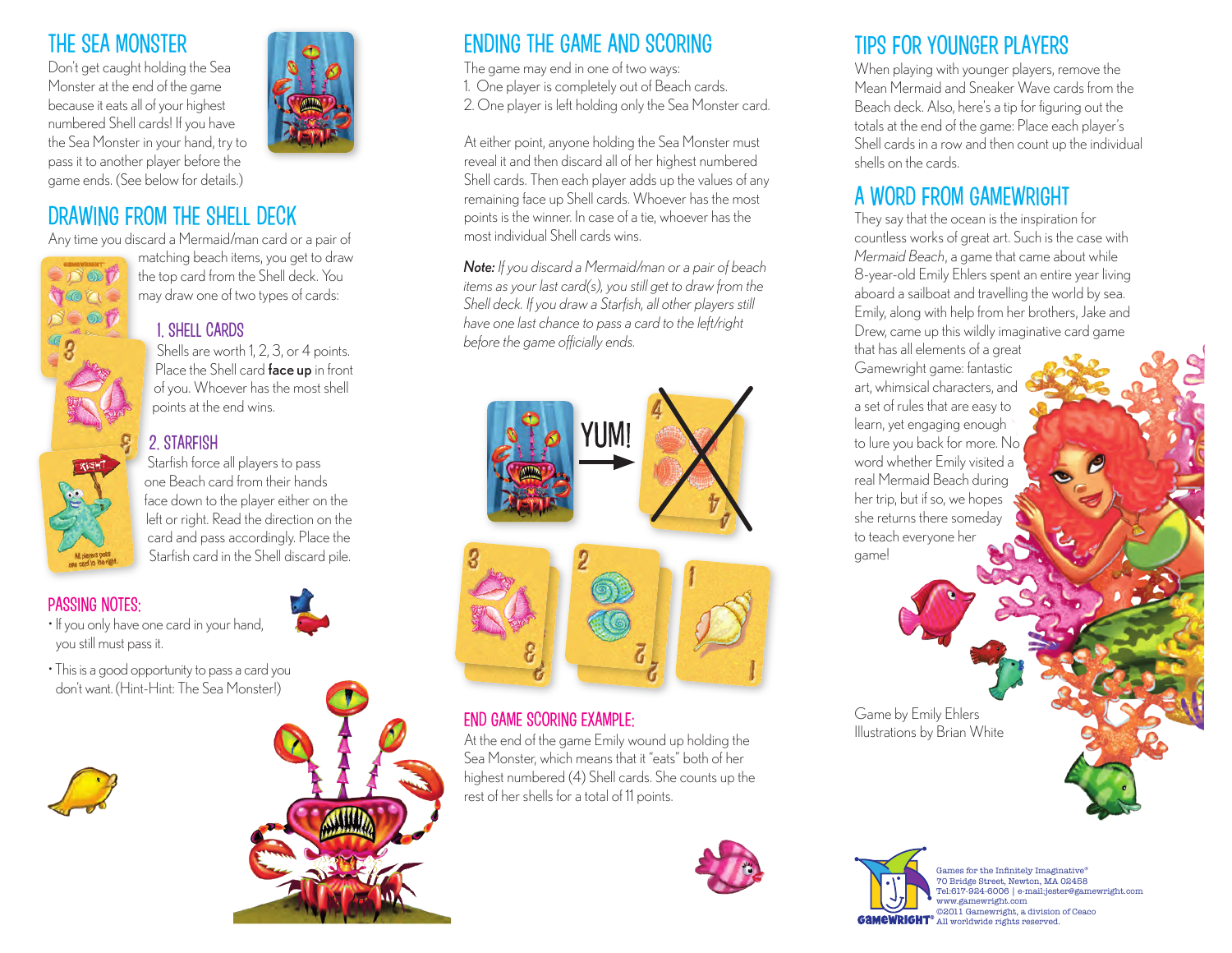## **SIRENAS** jUn juego de cartas n juego apotear!<br>para chapotear!<br>2-5 jugadores; Edades,<br>6 años y mayores

## REGLAS DEL JUEGO CONTENIDO

51 cartas de playa (playa al verso): 32 piezas de playa (4 de cada una: sol, sombrillas, castillos de arena, gafas de sol, pelota de playa, tabla de surf, balde y pala) 12 Sirenas 4 Algas 2 Olas sigilosas 1 Monstro Marino 26 cartas de conchas (conchas al verso)

 6 Estrellas de Mar 5 de cada una de las conchas con 1, 2, 3 y 4 puntas.

## **OBIFTIVO**

Reúna cartas de conchas al jugar las sirenas o las piezas de playa al montón de piezas a descartar. Quién tenga el puntaje más alto cuando un jugador se quede sin cartas, o tenga solo al monstro marino ganará.

## ORGANIZANDO EL JUEGO



- 1. Divida las cartas entre el naipe de playa y el naipe de conchas según la imagen al verso.
- 2. Baraje cada naipe (por separado) por lo menos cinco veces para asegurarse de que las cartas estén bien mescladas.
- 3. Dele 5 cartas de playa a cada jugador. (7 cartas en un juego de dos jugadores.) Tenga las cartas de manera que los otros jugadores no puedan verlas. Amontone el resto del naipe de playa

bocabajo en el centro del área de juego.

4. Amontone el naipe de conchas bocabajo junto al naipe de playa dejando suficiente espacio entre los dos montones para crean un tercer montón de cartas a descartar.

## COMO JUGAR

El jugador con el cabello más crespo será el primero en jugar. El turno continua hacia la izquierda. A su turno tome UNA de las siguientes acciones: 1. Descarte una carta de sirena y luego tome la primera carta del naipe de conchas. Como bono, tome otra carta.

2. Descarte una carta de una sirena malvada y tome una carta de concha de cualquier jugador.

3. Descarte una carta de olas sigilosas y escoja un jugador quien perderá una carta de concha.

4. Descarte una carta de algas y escoja un jugador quien tomará una carta de playa.

5. Descarte un par de piezas de playa y luego tome la primera carta del naipe de conchas.

6. Pídale a otro jugador una carta que haga par con una de las cartas de playa en su mano.

Todas estas acciones se describen en mayor profundidad a seguir.

#### 1. SIRENAS

Las cartas de sirenas son poderosas no solo por que le permiten tomar cartas del naipe de conchas, pero también le dan un turno extra como bono. Para que esto

suceda juegue una carta de sirena al montón de cartas de playa a descartar. Luego tome la primera carta del

> naipe de conchas. Para más detalles ver la imagen "Tomando cartas del naipe de conchas." Puede tomar otro turno.

#### 2.SIRENAS MALVADAS

Hay un par de sirenas que no son muy amables en el naipe de playa: Eva la Malvada y el Malicioso Martín. Cuando juega cualquiera de estas dos cartas al montón de cartas de playa a descartar no podrá tomar una carta del naipe de

conchas. En cambio podrá robarse una de las cartas de conchas que estén bocarriba en la mano de otro jugador. Ponga la carta de naipe bocarriba en frente suyo. Esta acción concluirá su turno. (No hay turno extra.)

#### 3. JUGANDO UNA PAR DE CARTAS DE PLAYA



#### 4. PÍDALE UNA CARTA PAREJA A OTRO JUGADOR

Si no puede tomar alguna de las acciones anteriores puede pedirle a otro jugador una carta que le haga par a una de sus cartas de playa. Por ejemplo, "¿Tienes una sombrilla?" Si esta persona tiene una carta en su mano que le haga par a la suya, este tendrá que dársela. Descarte las dos cartas y luego tome la primera



carta del naipe de conchas. Si esta persona no tiene una carta en su mano que le haga par a la suya, este le dirá "¡Vaya a la playa!" Esto significa que usted tendrá que tomar la primera carta del naipe de playa. Si toma una carta de alguna pieza de playa que le haga par a una de sus cartas o una carta especial (sirenas, olas sigilosas, algas) las podrá jugar inmediatamente. De lo contrario agregue la carta a su mano y el turno pasara a la persona a su izquierda.



#### 5. OLAS SIGILOSAS

¡Las cartas de olas sigilosas son particularmente sigilosas por qué toman las cartas de conchas de los otros jugadores y las regresan al océano! Juegue esta carta al montón de cartas de playa a descartar y escoja cualquier

carta de conchas de otro jugador que este bocarriba y póngala en el montón de cartas de conchas a descartar. Esto terminara su turno.